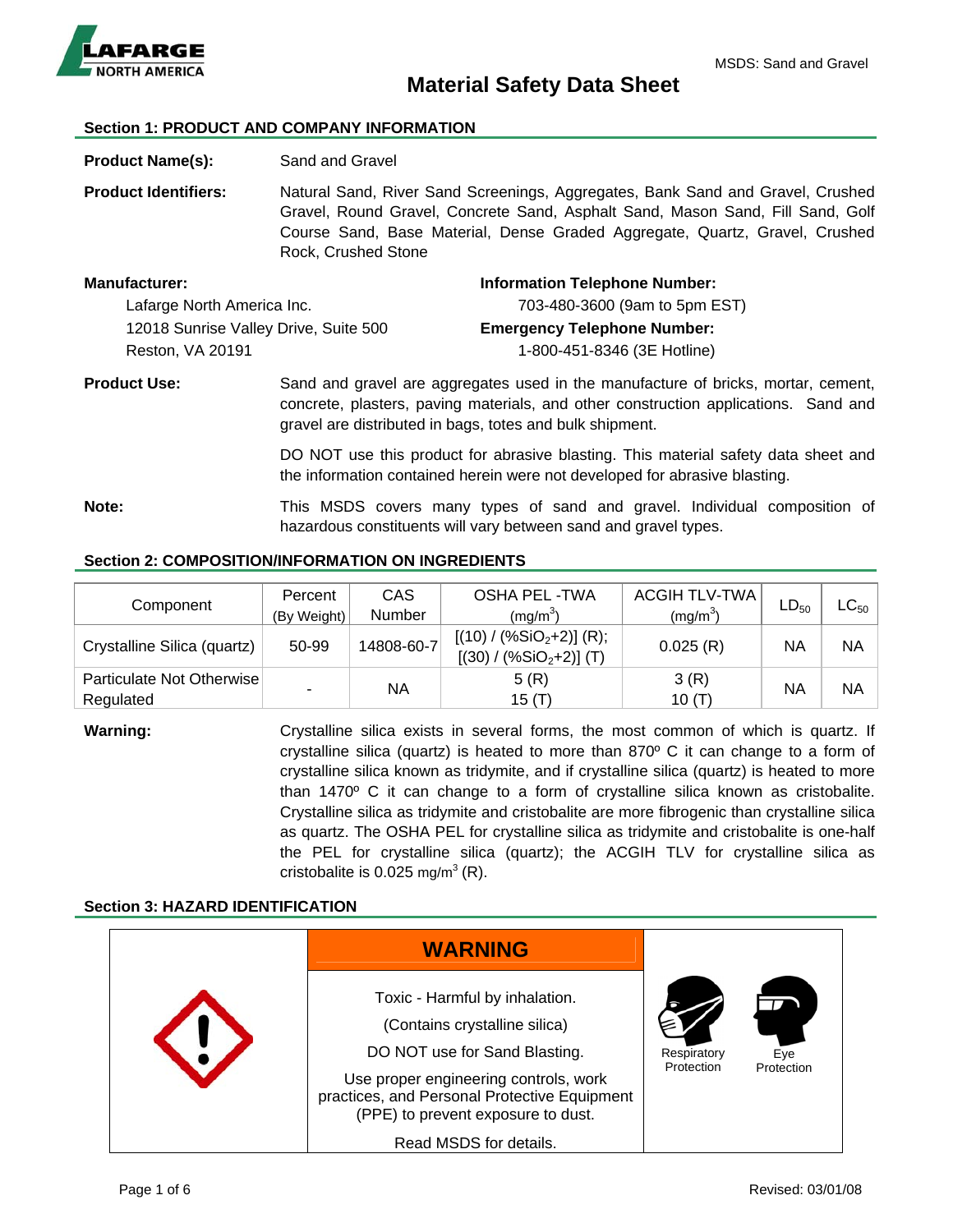

# **Section 3: HAZARD IDENTIFICATION (continued)**

| <b>Emergency Overview:</b>           | Sand and gravel are a white or light grey/brown sold material and is odorless. It is not<br>combustible or explosive. A single, short-term exposure to sand and gravel presents<br>little or no hazard.                                                                                                                                         |  |  |
|--------------------------------------|-------------------------------------------------------------------------------------------------------------------------------------------------------------------------------------------------------------------------------------------------------------------------------------------------------------------------------------------------|--|--|
| <b>Potential Health Effects:</b>     |                                                                                                                                                                                                                                                                                                                                                 |  |  |
| <b>Eye Contact:</b>                  | Eye contact to airborne dust may cause immediate or delayed irritation or<br>inflammation. Eye exposures require immediate first aid and medical attention to<br>prevent significant damage to the eye.                                                                                                                                         |  |  |
| <b>Skin Contact:</b>                 | Sand and gravel may cause dry skin, abrasions, discomfort, and irritation.                                                                                                                                                                                                                                                                      |  |  |
| Inhalation (acute):                  | Breathing dust may cause nose, throat or lung irritation, including choking, depending<br>on the degree of exposure.                                                                                                                                                                                                                            |  |  |
| Inhalation (chronic):                | Risk of injury depends on duration and level of exposure.                                                                                                                                                                                                                                                                                       |  |  |
| Silicosis:                           | This product contains crystalline silica. Prolonged or repeated inhalation of respirable<br>crystalline silica from this product can cause silicosis, a seriously disabling and fatal<br>lung disease. See Note to Physicians in Section 4 for further information.                                                                             |  |  |
| Carcinogenicity:                     | Crystalline silica is classified by IARC and NTP as a known human carcinogen.                                                                                                                                                                                                                                                                   |  |  |
| Autoimmune<br>Disease:               | Some studies show that exposure to respirable crystalline silica (without silicosis) or<br>that the disease silicosis may be associated with the increased incidence of several<br>autoimmune disorders such as scleroderma (thickening of the skin), systemic lupus<br>erythematosus, rheumatoid arthritis and diseases affecting the kidneys. |  |  |
| Tuberculosis:                        | Silicosis increases the risk of tuberculosis.                                                                                                                                                                                                                                                                                                   |  |  |
| Renal Disease:                       | Some studies show an increased incidence of chronic kidney disease and end-stage<br>renal disease in workers exposed to respirable crystalline silica.                                                                                                                                                                                          |  |  |
| Ingestion:                           | Do not ingest sand or gravel. Although ingestion of small quantities of sand or gravel<br>is not known to be harmful, large quantities can cause intestinal distress.                                                                                                                                                                           |  |  |
| <b>Medical Conditions</b>            | Individuals with lung disease (e.g. bronchitis, emphysema, COPD, pulmonary<br>Aggravated by Exposure: disease) can be aggravated by exposure.                                                                                                                                                                                                   |  |  |
| <b>Section 4: FIRST AID MEASURES</b> |                                                                                                                                                                                                                                                                                                                                                 |  |  |
| <b>Eye Contact:</b>                  | Rinse eyes thoroughly with water for at least 15 minutes, including under lids, to<br>remove all particles. Seek medical attention for abrasions.                                                                                                                                                                                               |  |  |
| <b>Skin Contact:</b>                 | Wash with cool water and a pH neutral soap or a mild skin detergent. Seek medical<br>attention for rash or irritation.                                                                                                                                                                                                                          |  |  |
| Inhalation:                          | Move person to fresh air. Seek medical attention for discomfort or if coughing or<br>other symptoms do not subside.                                                                                                                                                                                                                             |  |  |
| Ingestion:                           | Do not induce vomiting. If conscious, have person drink plenty of water.<br>Seek<br>medical attention or contact poison control center immediately.                                                                                                                                                                                             |  |  |
| <b>Note to Physician:</b>            | The three types of silicosis include:                                                                                                                                                                                                                                                                                                           |  |  |
|                                      | Simple chronic silicosis – which results from long-term exposure (more than<br>20 years) to low amounts of respirable crystalline silica. Nodules of chronic<br>inflammation and scarring provoked by the respirable crystalline silica form in<br>the lungs and chest lymph nodes. This disease may feature breathlessness                     |  |  |

and may resemble chronic obstructive pulmonary disease (COPD).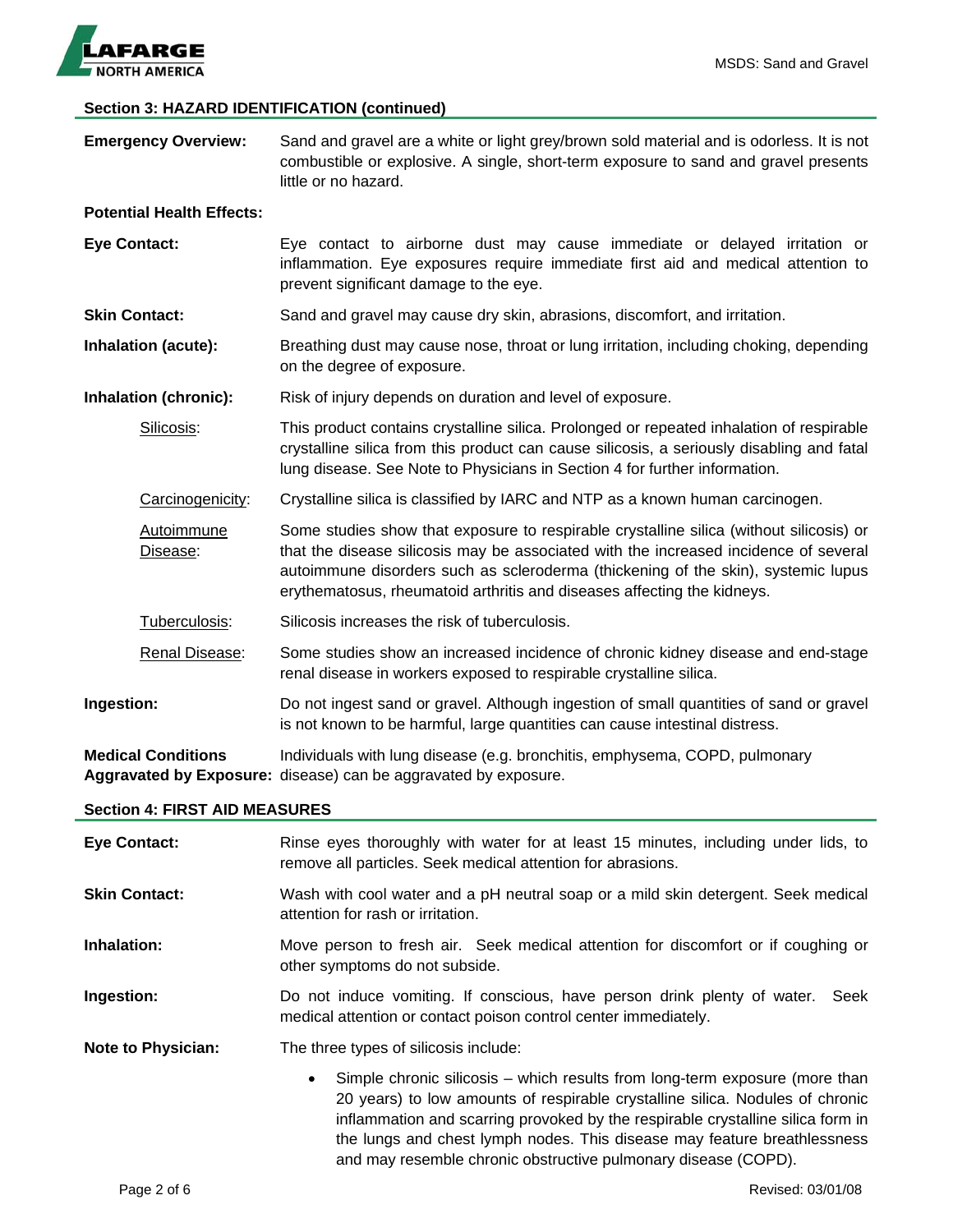

#### **Section 4: FIRST AID MEASURES (continued)**

- Accelerated silicosis occurs after exposure to larger amounts of respirable crystalline silica over a shorter period of time (5-15 years). Inflammation, scarring, and symptoms progress faster in accelerated silicosis than in simple silicosis.
- Acute silicosis results from short-term exposure to very large amounts of respirable crystalline silica. The lungs become very inflamed and may fill with fluid, causing severe shortness of breath and low blood oxygen levels.

Progressive massive fibrosis may occur in simple or accelerated silicosis, but is more common in the accelerated form. Progressive massive fibrosis results from severe scarring and leads to the destruction of normal lung structures.

#### **Section 5: FIREFIGHTING MEASURES**

| <b>Flashpoint &amp; Method:</b>                       | Non-combustible                                                                          | <b>Firefighting Equipment:</b> | Sand and gravel poses no<br>fire-related hazard. A SCBA                                   |
|-------------------------------------------------------|------------------------------------------------------------------------------------------|--------------------------------|-------------------------------------------------------------------------------------------|
| <b>General Hazard:</b><br><b>Extinguishing Media:</b> | Avoid breathing dust.<br>Use extinguishing<br>media appropriate for<br>surrounding fire. |                                | is recommended to limit<br>exposures to combustion<br>products when fighting any<br>fire. |
|                                                       |                                                                                          | <b>Combustion Products:</b>    | None.                                                                                     |

#### **Section 6: ACCIDENTAL RELEASE MEASURES**

**General:** Place spilled material into a container. Avoid actions that cause the sand or gravel to become airborne. Avoid inhalation of dust. Wear appropriate protective equipment as described in Section 8. Do not wash sand or gravel down sewage and drainage systems or into bodies of water (e.g. streams).

**Waste Disposal Method:** Dispose of sand and gravel according to Federal, State, Provincial and Local regulations.

#### **Section 7: HANDLING AND STORAGE**

| General:                    | Stack bagged material in a secure manner to prevent falling. Bagged sand and<br>gravel is heavy and poses risks such as sprains and strains to the back, arms,<br>shoulders and legs during lifting and mixing. Handle with care and use appropriate<br>control measures. |                                                                                                                                                                                                                                                                                                                                                  |                   |
|-----------------------------|---------------------------------------------------------------------------------------------------------------------------------------------------------------------------------------------------------------------------------------------------------------------------|--------------------------------------------------------------------------------------------------------------------------------------------------------------------------------------------------------------------------------------------------------------------------------------------------------------------------------------------------|-------------------|
|                             |                                                                                                                                                                                                                                                                           | Engulfment hazard. To prevent burial or suffocation, do not enter a confined space,<br>such as a silo, bin, bulk truck, or other storage container or vessel that stores or<br>contains sand or gravel. Sand or gravel can buildup or adhere to the walls of a<br>confined space. The sand or gravel can release, collapse or fall unexpectedly. |                   |
| Usage:                      | This product is NOT to be used for abrasive blasting.                                                                                                                                                                                                                     |                                                                                                                                                                                                                                                                                                                                                  |                   |
|                             | described in Section 8 below.                                                                                                                                                                                                                                             | Cutting, crushing or grinding hardened cement, concrete or other crystalline silica-<br>bearing materials will release respirable crystalline silica. Use all appropriate<br>measures of dust control or suppression, and Personal Protective Equipment (PPE)                                                                                    |                   |
| Housekeeping:               |                                                                                                                                                                                                                                                                           | Avoid actions that cause the sand or gravel to become airborne during clean-up such<br>as dry sweeping or using compressed air. Use HEPA vacuum or thoroughly wet<br>with water to clean-up dust. Use PPE described in Section 8 below.                                                                                                          |                   |
| <b>Storage Temperature:</b> | Unlimited.                                                                                                                                                                                                                                                                | <b>Storage Pressure:</b>                                                                                                                                                                                                                                                                                                                         | Unlimited.        |
| <b>Clothing:</b>            |                                                                                                                                                                                                                                                                           | Remove and launder clothing that is dusty before it is reused.                                                                                                                                                                                                                                                                                   |                   |
| Page 3 of 6                 |                                                                                                                                                                                                                                                                           |                                                                                                                                                                                                                                                                                                                                                  | Revised: 03/01/08 |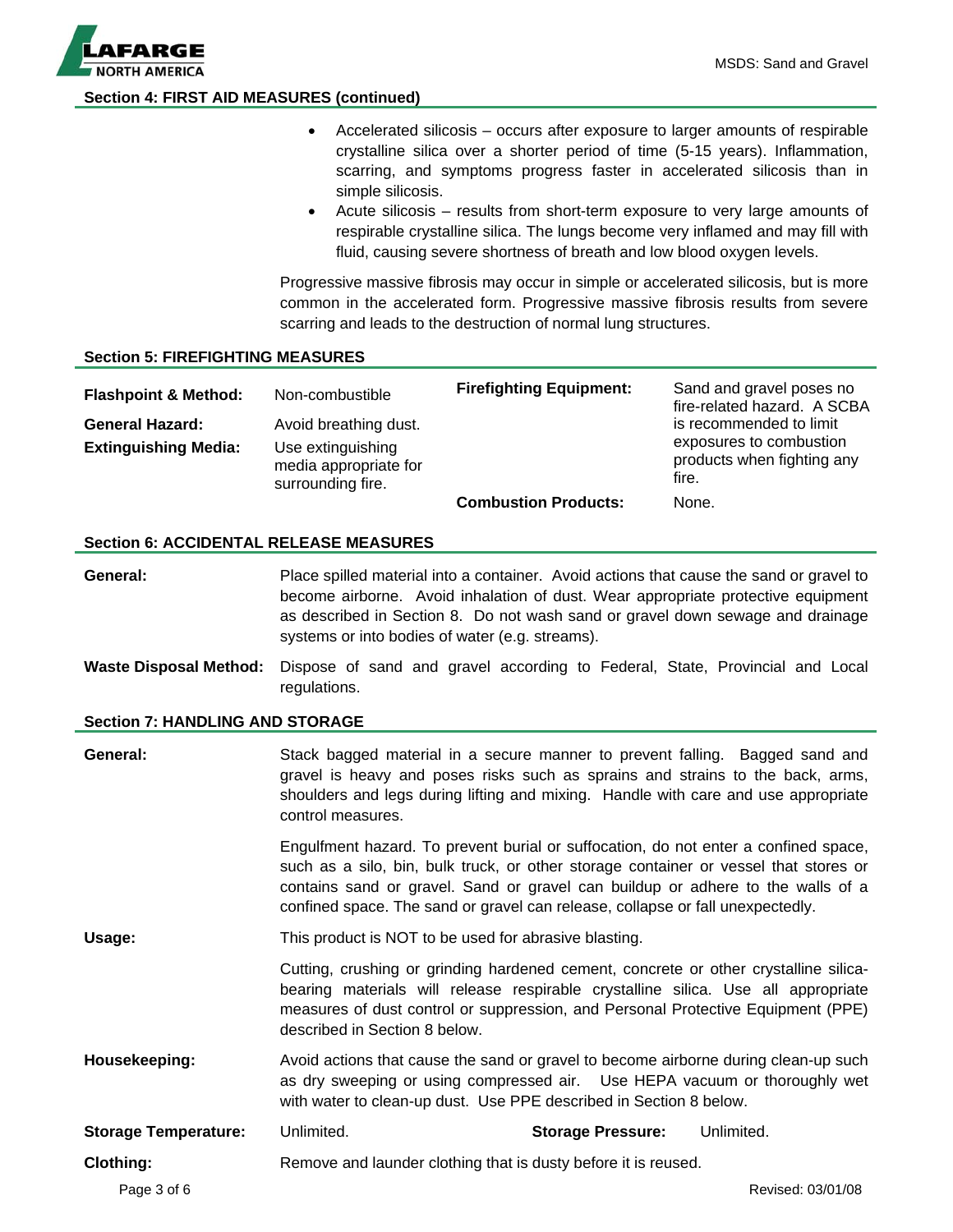

#### **Section 8: EXPOSURE CONTROLS AND PERSONAL PROTECTION**

**Engineering Controls:** Use local exhaust or general dilution ventilation or other suppression methods to maintain dust levels below exposure limits.

#### **Personal Protective Equipment (PPE):**

| Respiratory<br>Protection: | Under ordinary conditions no respiratory protection is required. Wear a NIOSH<br>approved respirator that is properly fitted and is in good condition when exposed to<br>dust above exposure limits. |
|----------------------------|------------------------------------------------------------------------------------------------------------------------------------------------------------------------------------------------------|
| Eye Protection:            | Wear ANSI approved glasses or safety goggles when handling dust to prevent<br>contact with eyes. Wearing contact lenses when using sand or gravel, under dusty<br>conditions, is not recommended.    |
| <b>Skin Protection:</b>    | Wear gloves in situations where abrasion from sand or gravel may occur. Remove<br>clothing and protective equipment that becomes dusty and launder before reusing.                                   |

#### **Section 9: PHYSICAL AND CHEMICAL PROPERTIES**

| <b>Physical State:</b>   | Granular Solid.            | <b>Evaporation Rate:</b>    | NA.               |
|--------------------------|----------------------------|-----------------------------|-------------------|
| Appearance:              | White or light gray/brown. | pH (in water):              | Neutral           |
| Odor:                    | None.                      | <b>Boiling Point:</b>       | $>1000^{\circ}$ C |
| <b>Vapor Pressure:</b>   | NA.                        | <b>Freezing Point:</b>      | None, solid.      |
| <b>Vapor Density:</b>    | NA.                        | Viscosity:                  | None, solid.      |
| <b>Specific Gravity:</b> | 2.7                        | <b>Solubility in Water:</b> | Insoluble         |

#### **Section 10: STABILITY AND REACTIVITY**

**Stability:** Stable. Avoid contact with incompatible materials.

**Incompatibility:** Sand and gravel dissolve in hydrofluoric acid, producing corrosive silicon tetrafluoride gas. Silicates react with powerful oxidizers such as fluorine, boron trifluoride, chlorine trifluoride, manganese trifluoride, and oxygen difluoride.

**Hazardous Polymerization:** None. **Hazardous Decomposition:** None.

#### **Section 11 and 12: TOXICOLOGICAL AND ECOLOGICAL INFORMATION**

For questions regarding toxicological and ecological information refer to contact information in Section 1.

### **Section 13: DISPOSAL CONSIDERATIONS**

Dispose of waste and containers in compliance with applicable Federal, State, Provincial and Local regulations.

#### **Section 14: TRANSPORT INFORMATION**

This product is not classified as a Hazardous Material under U.S. DOT or Canadian TDG regulations.

#### **Section 15: REGULATORY INFORMATION**

| <b>OSHA/MSHA Hazard</b>  | This product is considered by OSHA/MSHA to be a hazardous chemical and should |
|--------------------------|-------------------------------------------------------------------------------|
| <b>Communication:</b>    | be included in the employer's hazard communication program.                   |
| <b>CERCLA/SUPERFUND:</b> | This product is not listed as a CERCLA hazardous substance.                   |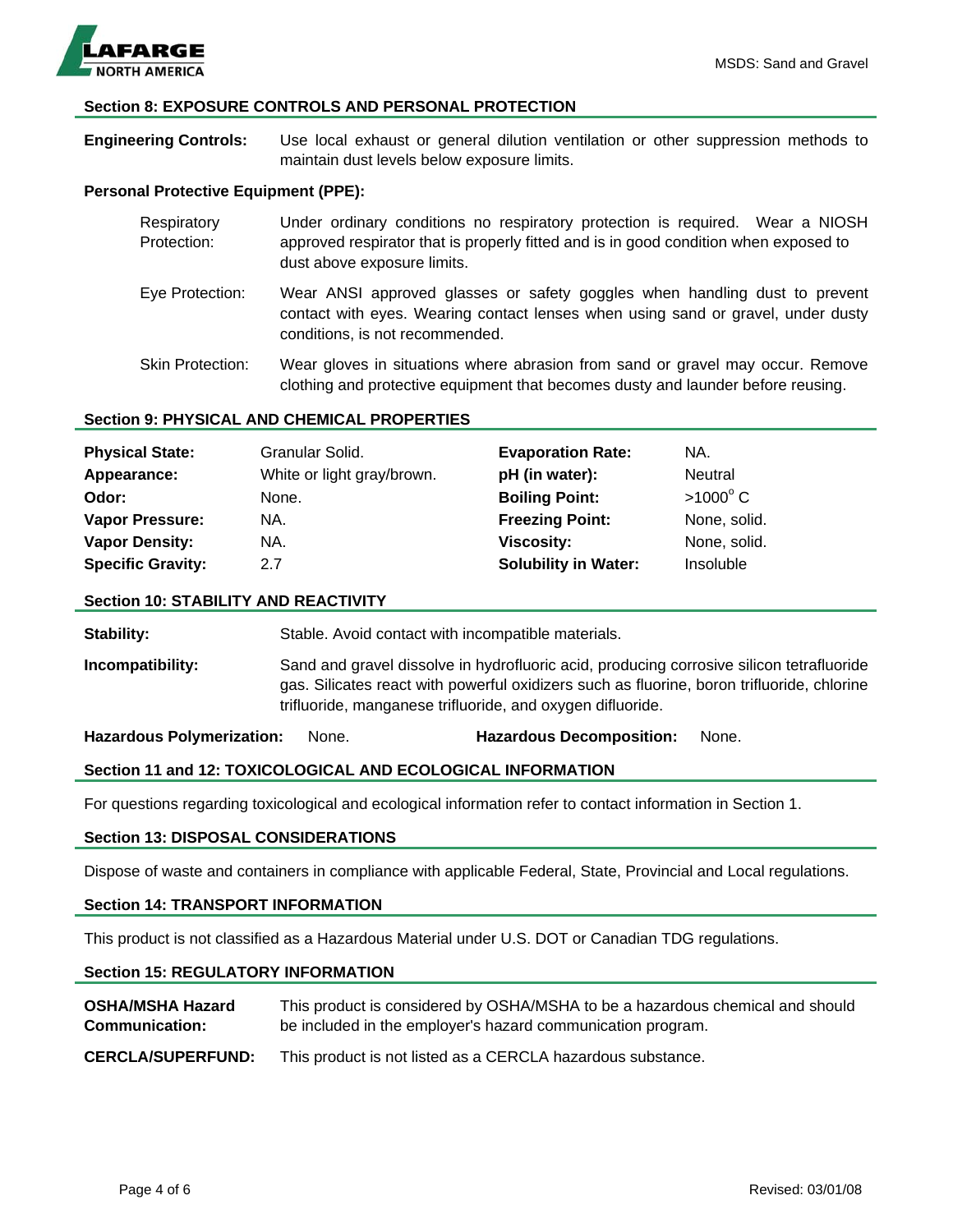| <b>LAFARGE</b>                                        |  |
|-------------------------------------------------------|--|
| <b>NORTH AMERICA</b>                                  |  |
| <b>Section 15: REGULATORY INFORMATION (continued)</b> |  |

| <b>EPCRA</b><br><b>SARA Title III:</b>      | This product has been reviewed according to the EPA Hazard Categories<br>promulgated under Sections 311 and 312 of the Superfund Amendment and<br>Reauthorization Act of 1986 and is considered a hazardous chemical and a delayed<br>health hazard.                                                                                                   |
|---------------------------------------------|--------------------------------------------------------------------------------------------------------------------------------------------------------------------------------------------------------------------------------------------------------------------------------------------------------------------------------------------------------|
| <b>EPRCA</b><br><b>SARA Section 313:</b>    | This product contains none of the substances subject to the reporting requirements of<br>Section 313 of Title III of the Superfund Amendments and Reauthorization Act of<br>1986 and 40 CFR Part 372.                                                                                                                                                  |
| <b>RCRA:</b>                                | If discarded in its purchased form, this product would not be a hazardous waste<br>either by listing or characteristic. However, under RCRA, it is the responsibility of the<br>product user to determine at the time of disposal, whether a material containing the<br>product or derived from the product should be classified as a hazardous waste. |
| <b>TSCA:</b>                                | Crystalline silica is exempt from reporting under the inventory update rule.                                                                                                                                                                                                                                                                           |
| <b>California</b><br><b>Proposition 65:</b> | Crystalline silica (airborne particulates of respirable size) is known by the State of<br>California to cause cancer.                                                                                                                                                                                                                                  |
| <b>WHMIS/DSL:</b>                           | Sand and gravel may be subject to WHMIS depending on the intended use and<br>worker exposure. Sand and gravel containing crystalline silica is classified as D2A,<br>and are subject to WHMIS requirements.                                                                                                                                            |

## **Section 16: OTHER INFORMATION**

## **Abbreviations:**

| >                 | Greater than                                                        | <b>NA</b>    | Not Applicable                                           |
|-------------------|---------------------------------------------------------------------|--------------|----------------------------------------------------------|
| <b>ACGIH</b>      | American Conference of Governmental<br><b>Industrial Hygienists</b> | <b>NFPA</b>  | <b>National Fire Protection Association</b>              |
| CAS No            | <b>Chemical Abstract Service number</b>                             | <b>NIOSH</b> | National Institute for Occupational Safety<br>and Health |
|                   | <b>Comprehensive Environmental</b>                                  | <b>NTP</b>   | National Toxicology Program                              |
| <b>CERCLA</b>     | Response, Compensation and Liability<br>Act                         | <b>OSHA</b>  | Occupational Safety and Health<br>Administration         |
| <b>CFR</b>        | Code for Federal Regulations                                        | <b>PEL</b>   | Permissible Exposure Limit                               |
| CL                | Ceiling Limit                                                       | pH           | Negative log of hydrogen ion                             |
| <b>DOT</b>        | U.S. Department of Transportation                                   | <b>PPE</b>   | Personal Protective Equipment                            |
| <b>EST</b>        | <b>Eastern Standard Time</b>                                        | R.           | Respirable Particulate                                   |
| <b>HEPA</b>       | High-Efficiency Particulate Air                                     | <b>RCRA</b>  | Resource Conservation and Recovery Act                   |
| <b>HMIS</b>       | Hazardous Materials Identification<br>System                        | <b>SARA</b>  | Superfund Amendments and<br><b>Reauthorization Act</b>   |
| <b>IARC</b>       | International Agency for Research on                                | T            | <b>Total Particulate</b>                                 |
|                   | Cancer                                                              | <b>TDG</b>   | <b>Transportation of Dangerous Goods</b>                 |
| $LC_{50}$         | <b>Lethal Concentration</b>                                         | <b>TLV</b>   | <b>Threshold Limit Value</b>                             |
| $LD_{50}$         | Lethal Dose                                                         | <b>TWA</b>   | Time Weighted Average (8 hour)                           |
| mg/m <sup>3</sup> | Milligrams per cubic meter                                          | <b>WHMIS</b> | Workplace Hazardous Materials                            |
| <b>MSHA</b>       | Mine Safety and Health Administration                               |              | Information System                                       |